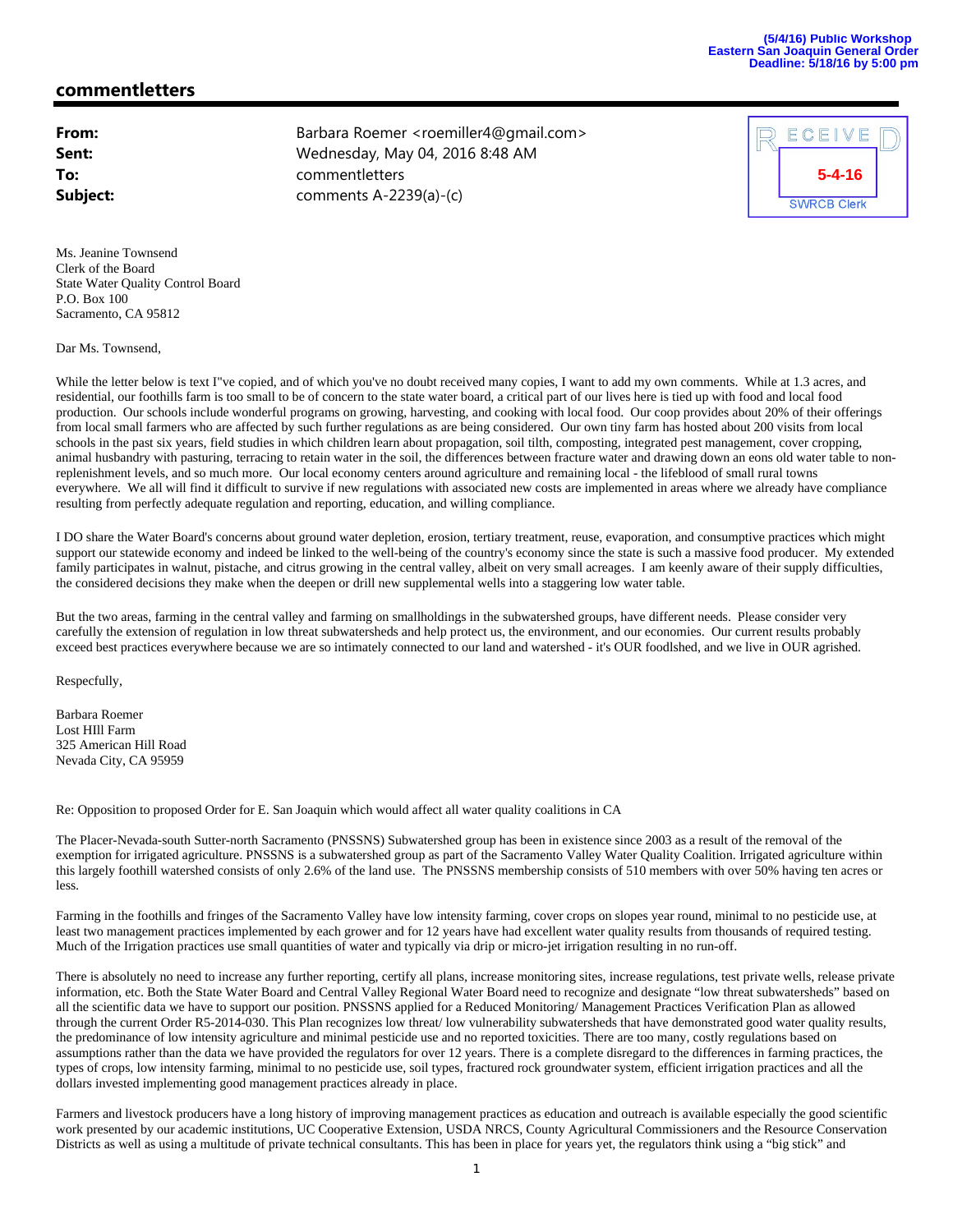threatening people with costly regulations will "fix" whatever the regulators think is wrong. We have proven over and over about all the good farming practices in place and how proud the members are of their efficiencies and conservation efforts, while producing healthy food for communities including schools.

The Economic Analysis Report by both the State Water Board and the Central Valley Regional waterboard is extremely flawed and does not represent the high cost already paid by farmers, let alone the increased costs proposed by this new Waste Discharge Order. The costs of certifying plans, reporting, testing private wells, paying for additional surface water monitoring sites, analysis and reporting increase the cost to EACH small grower by a approximately \$4,000- 5,000/ yr for small acreage.

The State Water Board's Fact Sheet says, **"We find that the additional costs and burden associated with these revisions are not substantial". T**he waterboards have complete disregard to the costs and financial burden placed on growers especially those with small acreage and/ or in economically disadvantaged communities which are already burdened with low income challenges.

The PNSSNS subwatershed has collected over one million dollars paid by our local farmers and ranchers and we continue to be heavily regulated from this costly government program. The water quality has always been good and farming practices have shown to improve with education over time anyway. Agriculture now has the data to prove what they are doing is generally safe to the environment and in many cases beneficial to the environment! Where is the cost/ benefit ratio and the economic analysis representing the per grower cost, especially paid by the small growers?

It is estimated that these new requirements would **cost each grower, on average approx. \$4,000 - 10,000 to comply** regardless of the low threat and data generated to date. The following is list of some of the current and proposed requirements each grower would have to comply with:

- Growers pay membership fees and a per acreage fee that go to the State Water Board already of which the State Water Board had one million dollars in excess of the growers money last year, and did not reduce the cost to growers. These costs increased 375 % since 2003.
- Certify irrigation plans annually, estimate avg. cost \$1,000
- Certify nitrogen management plans annually, avg. estimate \$1,000
- Certify Sediment and Erosion Control Plans, avg. estimate \$5,000

(\$1-10,000/ grower)

- Submit annual Farm Evaluation Plans per parcel and have private information made public
- Attend at least one annual Education and Outreach plus travel times and costs from rural locations for a centralized meeting
- Increased monitoring sites means a substantial cost shared by each grower (\$35,000 plus analysis and reporting costs= \$50, 000 approx. for an additional site/ year)
- Cost for testing your private well, minimum of two water samples, analyzed and reported, depending on scope of test, SWB est. \$400
- Pay staff or increase your time to report and coordinate all requirements monthly, seasonally and annually
- Increased reporting costs growers pay subwatersheds to work with local farmers and ranchers, develop databases to track and report information,
- develop and disseminate Annual or Monthly Newsletters and coordinate information and meetings, coordinate Education and Outreach workshops, attend regulatory and Sac Valley Coalition meetings to report information back to growers, represent growers to Sac Valley and the waterboards, etc.
- Increased reporting costs with Sac Valley W.Q. Coalition as this entity then coordinates information for 13 subwatersheds to the waterboards and represents the Sacramento Valley and surrounding areas. The SVWQ Coalition coordinates regional reports, hires and coordinates water quality monitoring, analysis and reporting, hires subcontractors/ scientists and develops other major reports on groundwater, water quality trends, management practices effectiveness reporting among just a few that cost approximately \$500,000 to over \$1,000,000 dollars each.
- Waterboard's estimate suggests the need to hire 90 new positions for the new requirements, which in turn would dramatically increase the cost on a per grower basis through acreage fees

There are many sections of the CA Water Code which concern and protect the economic impact to a person/ entity. For instance, CA Water Code section 13267 states that "[t]he burden, including costs, of [monitoring and reporting] shall bear **a reasonable relationship to the need** for the report and the benefits to be obtained from the reports." The proposed regulations and none of the three alternatives show a reasonable need nor a clear relationship of the need. PNSSNS is a low threat subwatershed group. This needs to be addressed appropriately for small growers or livestock producers, low intensity agriculture, producers with irrigated pasture and especially in the foothills of the Sierra Nevada?

We are challenging the State Water Board to explain all the high costs associated with the implementation and reporting of the proposed Waste Discharge Order and the need to address the small acreage and/or low intensity farmer/ producer. To date, members from these subwatershed groups have paid millions of dollars and have thus far paid to support a government program without a need, and now we have the data to prove it. There should be a cost/benefit ratio analysis performed!

Once again, the public is crying out with the message that a "one size fits all" regulation is without merit, costly, cumbersome and without meeting goals other than to regulate.

All of this dis-incentivizes people for the good work they are so proud of- AGRICULTURE.

We sincerely hope you record our comments and provide your full consideration.